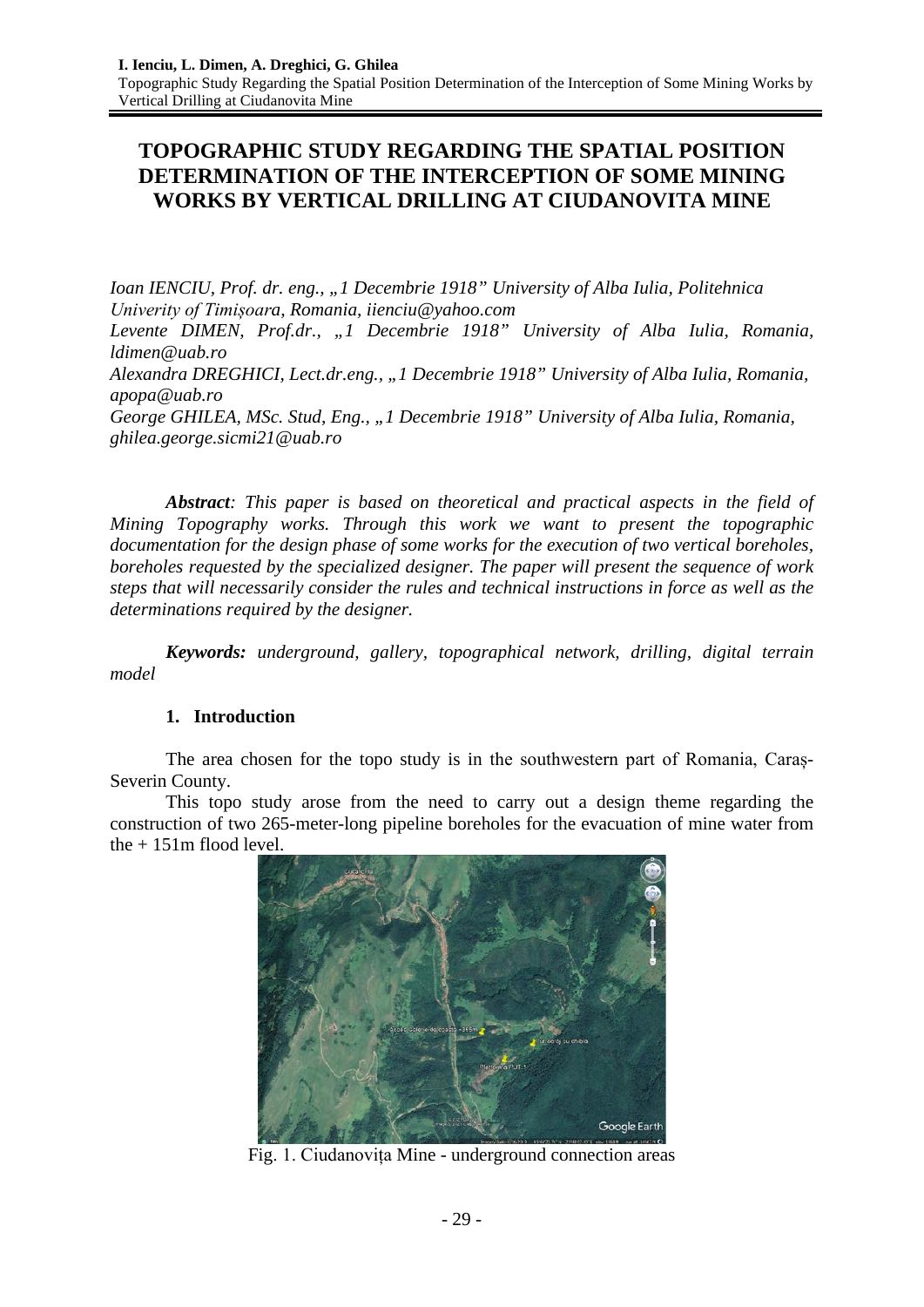These vertical boreholes are intended to intercept two mining works (horizons / galleries) that will be pierced in their path (from the ceiling to the base of the galleries) to reach the objective at elevation + 151m, in the vicinity of the water pump room mine.

To achieve the proposed purpose, measurements were performed using GPS technology to identify the work area on the surface. The verification of the underground access will be done through two points:

- The first access will be made through the coastal gallery of the horizon  $+ 355$ m;
- The second access will be made through the vertical aeration well equipped with extraction dispositive, which makes the connection between the surface (elevation + 416.85m) and underground in the connection gallery with the underground pump room (horizon  $+ 155$ m).

# **2. Materials and Methods**

After researching the older plans, the data provided by the mining operation regarding the old points in the geodetic network used in the phase of research, opening and exploitation of the mining works still on site and after conducting the field research it was decided to use two types. of topographic equipment: total station NIKON NPL 332 and GPS SOUTH S82V.



Fig. 2. Presentation of NIKON NPL 332 in the station, next to the aeration shaft equipped with extraction dispositive

The coordinates of the thickening and detail points were determined using a SOUTH S82V GPS receiver and the ROMPOS service.

The detailed and underground measurements as well as the underground measurements were performed with the NIKON NPL 332 total station.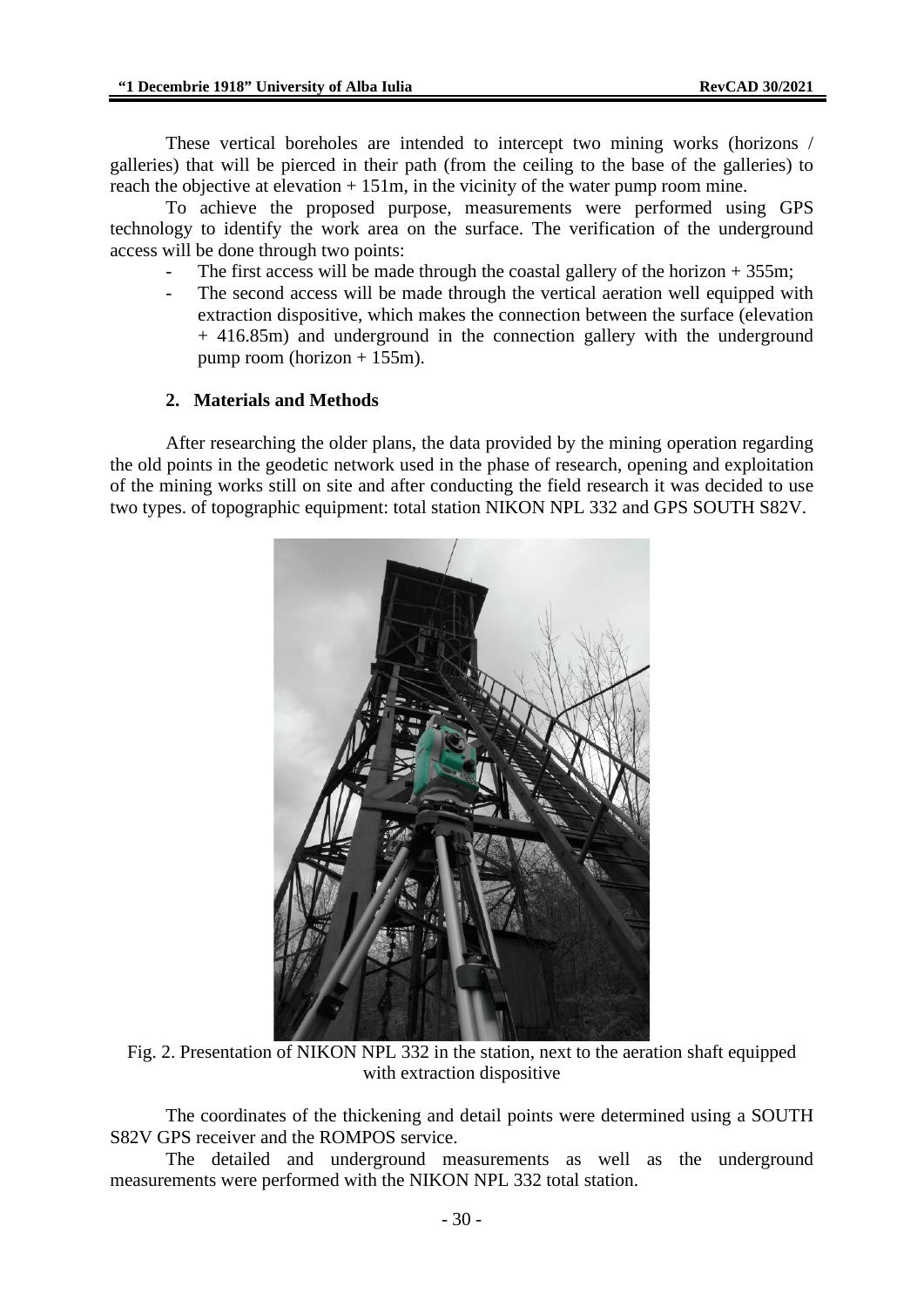#### **I. Ienciu, L. Dimen, A. Dreghici, G. Ghilea**

Topographic Study Regarding the Spatial Position Determination of the Interception of Some Mining Works by Vertical Drilling at Ciudanovita Mine

| mina-ccs1 - Notepad                                                                                   |              |  | □  | × |  |  |  |  |  |  |  |  |  |  |
|-------------------------------------------------------------------------------------------------------|--------------|--|----|---|--|--|--|--|--|--|--|--|--|--|
| File Edit Format View                                                                                 |              |  |    |   |  |  |  |  |  |  |  |  |  |  |
| Help                                                                                                  |              |  |    |   |  |  |  |  |  |  |  |  |  |  |
| 000007-Jan-01 03:03:211111<br>00NMSDR33V04-01<br>10NMMINA-CCS<br>122111                               |              |  |    |   |  |  |  |  |  |  |  |  |  |  |
| 0.000                                                                                                 |              |  |    |   |  |  |  |  |  |  |  |  |  |  |
| 01KI1 Nikon NPL-332 041561 Nikon NPL-332 04156111<br>0.000<br>0.000                                   |              |  |    |   |  |  |  |  |  |  |  |  |  |  |
| 13NM MINA-CCS <job> Downloaded 07-Jan-2001 03:03:21<br/>13NMSoftware: Pre-install version: 1.20</job> |              |  |    |   |  |  |  |  |  |  |  |  |  |  |
| 13NMInstrument: Nikon NPL-332                                                                         |              |  |    |   |  |  |  |  |  |  |  |  |  |  |
| 13NMDist Units: Metres                                                                                |              |  |    |   |  |  |  |  |  |  |  |  |  |  |
| 13NMAngle Units: Gons                                                                                 |              |  |    |   |  |  |  |  |  |  |  |  |  |  |
| 13NMZero azimuth: North                                                                               |              |  |    |   |  |  |  |  |  |  |  |  |  |  |
| 13NMZero VA: Zenith                                                                                   |              |  |    |   |  |  |  |  |  |  |  |  |  |  |
| 13NMProjection correction: OFF                                                                        |              |  |    |   |  |  |  |  |  |  |  |  |  |  |
| 13NMC&R correction: OFF                                                                               |              |  |    |   |  |  |  |  |  |  |  |  |  |  |
| 13NMCoord Order: NEZ                                                                                  |              |  |    |   |  |  |  |  |  |  |  |  |  |  |
| 13NMClient:                                                                                           |              |  |    |   |  |  |  |  |  |  |  |  |  |  |
| 13NMDescription:                                                                                      |              |  |    |   |  |  |  |  |  |  |  |  |  |  |
| 13NMTilt Correction: VA:ON HA:OFF                                                                     |              |  |    |   |  |  |  |  |  |  |  |  |  |  |
| 13NM MINA-CCS < JOB> Created 26-Aug-2001 05:01:16                                                     |              |  |    |   |  |  |  |  |  |  |  |  |  |  |
| 08KI<br>14000.000<br>3000.000<br>420,000                                                              | ST           |  |    |   |  |  |  |  |  |  |  |  |  |  |
| 13NMTemp:10C Press:760mmHg Prism:0 26-Aug-2001 05:02:14                                               |              |  |    |   |  |  |  |  |  |  |  |  |  |  |
| 02KI<br>14000.000<br>3000.000<br>420.000                                                              | 1.288        |  |    |   |  |  |  |  |  |  |  |  |  |  |
| 07KI<br>1<br>0.00000000<br>0.00000000                                                                 |              |  |    |   |  |  |  |  |  |  |  |  |  |  |
| ø<br>13F1<br>97.69160000                                                                              | 0.00000000   |  |    |   |  |  |  |  |  |  |  |  |  |  |
| 13NMTemp:10C Press:760mmHg Prism:17 26-Aug-2001 05:02:40                                              |              |  |    |   |  |  |  |  |  |  |  |  |  |  |
| 03NM0.400                                                                                             |              |  |    |   |  |  |  |  |  |  |  |  |  |  |
| 09F1<br>285.866<br>1<br>97.51820000                                                                   | 0.00000000   |  | ST |   |  |  |  |  |  |  |  |  |  |  |
| 03NM0.450                                                                                             |              |  |    |   |  |  |  |  |  |  |  |  |  |  |
| 09F1<br>1<br>311.459<br>103.87160000                                                                  | 26.24220000  |  | ST |   |  |  |  |  |  |  |  |  |  |  |
| 03NM0.400                                                                                             |              |  |    |   |  |  |  |  |  |  |  |  |  |  |
| 09F1<br>1<br>1009.065<br>109.20500000                                                                 | 236.36500000 |  | cc |   |  |  |  |  |  |  |  |  |  |  |
| 09F1<br>1<br>10110.759<br>105.93640000                                                                | 185.66760000 |  | CС |   |  |  |  |  |  |  |  |  |  |  |
| 13NMTemp:10C Press:760mmHg Prism:0 26-Aug-2001 05:10:58                                               |              |  |    |   |  |  |  |  |  |  |  |  |  |  |
| 03NM0.000                                                                                             |              |  |    |   |  |  |  |  |  |  |  |  |  |  |
| 09F1<br>1<br>1029.015<br>80.71020000                                                                  | 28.77580000  |  | F  |   |  |  |  |  |  |  |  |  |  |  |
| 1<br>1038.789<br>09F1<br>86.88840000                                                                  | 28.77580000  |  | F  |   |  |  |  |  |  |  |  |  |  |  |
| 13NMTemp:10C Press:760mmHg Prism:17 26-Aug-2001 05:13:41                                              |              |  |    |   |  |  |  |  |  |  |  |  |  |  |
| 03NM0.400                                                                                             |              |  |    |   |  |  |  |  |  |  |  |  |  |  |
| 09F1<br>1<br>1046.208<br>109.18260000                                                                 | 2.78920000   |  | cc |   |  |  |  |  |  |  |  |  |  |  |
|                                                                                                       |              |  |    |   |  |  |  |  |  |  |  |  |  |  |
| 03NM1.800                                                                                             |              |  |    |   |  |  |  |  |  |  |  |  |  |  |
| 09F1<br>1<br>4690.838<br>104.17360000                                                                 | 298.05480000 |  | ST |   |  |  |  |  |  |  |  |  |  |  |
| 13NMTemp:10C Press:760mmHg Prism:17 26-Aug-2001 05:39:34                                              |              |  |    |   |  |  |  |  |  |  |  |  |  |  |
| 02KI<br>34010.480<br>3004.582<br>420.142                                                              | 1.525        |  |    |   |  |  |  |  |  |  |  |  |  |  |
| 07KI<br>1226.23960000<br>226.23960000<br>3                                                            |              |  |    |   |  |  |  |  |  |  |  |  |  |  |
| 13F1<br>0<br>107.07400000<br>111.498                                                                  | 0.00000000   |  |    |   |  |  |  |  |  |  |  |  |  |  |
| азыма лаа                                                                                             |              |  |    |   |  |  |  |  |  |  |  |  |  |  |
| ⋖                                                                                                     |              |  |    |   |  |  |  |  |  |  |  |  |  |  |

Fig. 3. Excerpt from the NIKON NPL 332 field notebook

After making and checking the surface support network we proceeded to the analysis of underground transmission methods through the two access roads, the coastal gallery - the horizon + 355m and the vertical aeration well equipped with a cable that ensures the connection from the surface with the horizon + 155m.

To perform topographic measurements on the coastal gallery - horizon  $+ 355m$ , the junction method was used by simple measurements, making a topographical network with a complete measurement going- returned to the end of the gallery, which ended abruptly due to the execution of mining works to close the connections of underground works with the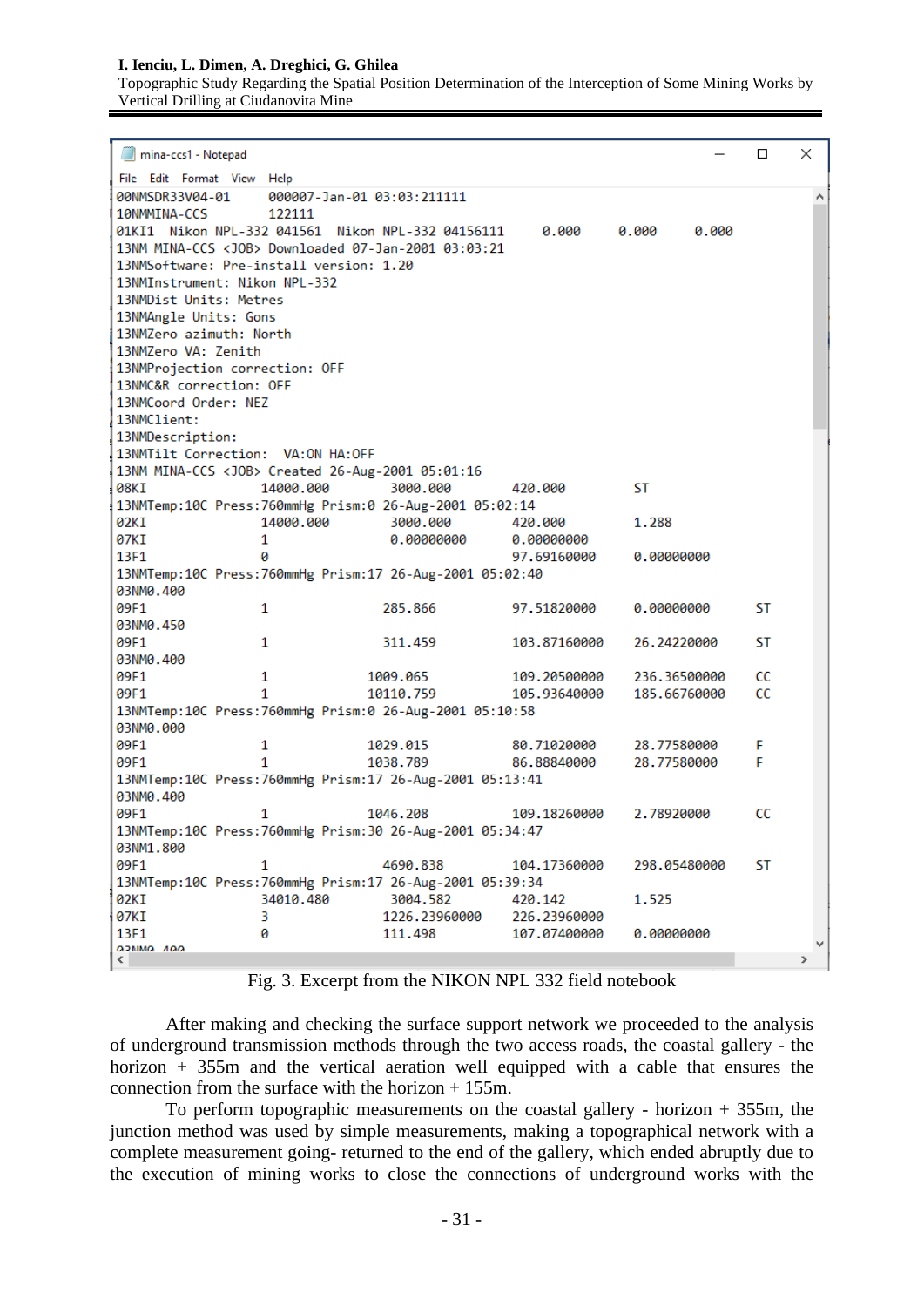surface of the land, thus transforming it into a coastal gallery "bottom of the bag" with aeration by mechanical ventilation. The measured length of the road is 423.84 m. In this stage we were able to use as a form of materialization of the station points the nails of the transport rail existing in the gallery marking them by applying paint both on the nail itself and on the wall of the gallery.



Fig. 4. Total station NIKON NPL 332 - centered and set in the coastal gallery

Regarding the underground access through the vertical aeration well equipped with extraction dispositive, for the topographic measurements the method of the quadrilateral junction was used, this method being applied to make the connection between the coordinates of design and orientation in the underground on a vertical well and the topographic network. surface support when the working space in the mouth area of the well is limited.

### **3. Results and Discussion**

After performing the fieldwork, we proceeded to the office phase, downloading, and processing the data obtained using the topographic equipment used. The resulting coordinates will be important in the AutoCAD program for the digital terrain model.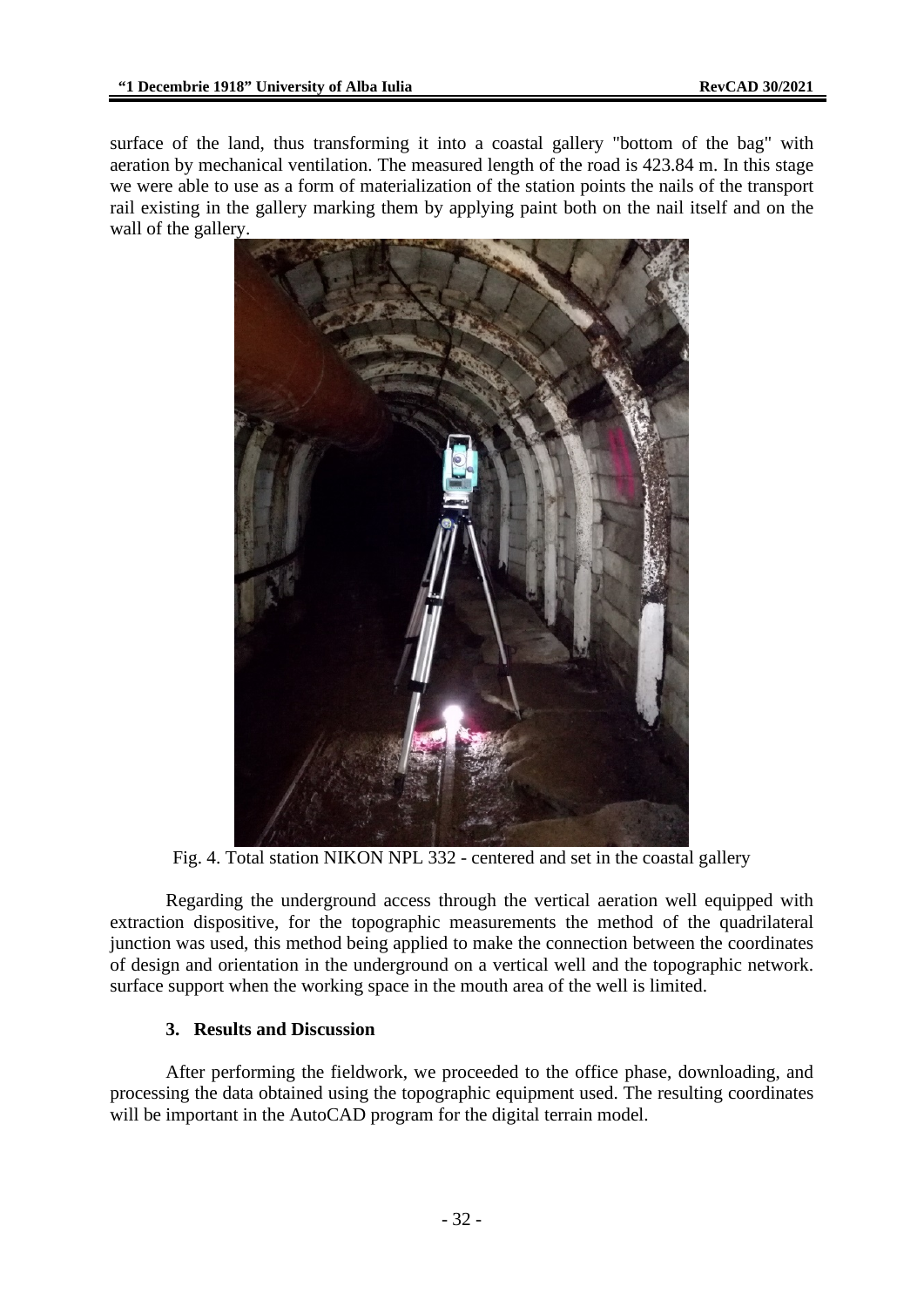#### **I. Ienciu, L. Dimen, A. Dreghici, G. Ghilea**

Topographic Study Regarding the Spatial Position Determination of the Interception of Some Mining Works by Vertical Drilling at Ciudanovita Mine



Fig. 5. Digital terrain model

The processed data has been uploaded to AutoCAD and in order to switch to 3D working mode, the 2D polylines will be transformed into 3D polylines through the TOPOGRAPH program.

This step will be used later in the three-dimensional representation of the measured objective.

|             | 2. BricsCAD Pro - [Ciudanovita-trama galerii_3D.dwg] |   |                                       |         |                                                                   |                                                                                         |             |                                                                                                                                                                                                       |        |                                                                                                |                |                               |                                               |                                                                 |                                                                        |                      |                                                                  |        |                                                |              |
|-------------|------------------------------------------------------|---|---------------------------------------|---------|-------------------------------------------------------------------|-----------------------------------------------------------------------------------------|-------------|-------------------------------------------------------------------------------------------------------------------------------------------------------------------------------------------------------|--------|------------------------------------------------------------------------------------------------|----------------|-------------------------------|-----------------------------------------------|-----------------------------------------------------------------|------------------------------------------------------------------------|----------------------|------------------------------------------------------------------|--------|------------------------------------------------|--------------|
|             |                                                      |   |                                       |         |                                                                   |                                                                                         |             | 73 File Edit View Insert Settings Tools Draw Model Civil Dimension Modify Parametric Components Window Help TopoGraph                                                                                 |        |                                                                                                |                |                               |                                               |                                                                 |                                                                        |                      |                                                                  |        |                                                |              |
| <b>IRE.</b> | ы                                                    |   | <b>College</b>                        |         | $\bullet \bullet \bullet \bullet \bullet \bullet \bullet \bullet$ |                                                                                         |             |                                                                                                                                                                                                       |        | ○ あんせきだま 市直の日 面みな説明 ◎                                                                          |                |                               |                                               |                                                                 |                                                                        |                      |                                                                  |        |                                                |              |
| λ,          | Home                                                 |   | Solid                                 | Surface | Mesh                                                              | Civil                                                                                   |             | Visualize Parametric                                                                                                                                                                                  | Insert | Annotate                                                                                       | View           | Manage                        | Output                                        | <b>BIM</b>                                                      |                                                                        | Mechanical TopoGraph |                                                                  |        |                                                |              |
| Primitives  | Modeling<br>ICC + 3 N Galerie misa*                  | 価 | <b>Direct Modeling</b><br>$\mathbf x$ |         | <b>Solid Editing</b>                                              | L. C . J. Auto Parametruse<br>Imobile inventar domeniul public jud Hunedoara 25032021". | Parametrize | $A + B - C - C$<br><b>▲ 1. 師師義義 カノ⊙-⊚- 2■</b><br><b>COLGELOUD-0- 000 XET</b><br>Draw                                                                                                                  |        | <b>CARL IN THE</b><br>Sun Carl Cit<br><b>Hodify</b><br>X plan incadrate" X PAD rezervor Dobra" | 面白ー<br>$Q = 1$ | m -<br>Section<br>Plane all - | Þ.<br>ъ.<br>UCS.<br>経<br>Sections Coordinates | $\bullet$<br>٩<br><b>10 H</b><br>X BACIA VECHI" X DEVA VECHI" X | <b>20 El B</b> Perspective<br><b>Match Perspective</b><br><b>Views</b> | $\omega$             | Maripulate<br><b>Selection</b><br>Releveu C2 - DGAMPT Hunedoara" | Layers | <b>SVARSE</b><br>Layers<br>X ORASTICARA VECHIT | $\times$ Cud |
|             | <b>ICC + D D Model</b> Layout1 Layout2 +             |   |                                       |         |                                                                   |                                                                                         |             |                                                                                                                                                                                                       |        |                                                                                                |                |                               |                                               |                                                                 |                                                                        |                      |                                                                  |        |                                                |              |
|             | Entities in set: 2                                   |   |                                       |         |                                                                   |                                                                                         |             |                                                                                                                                                                                                       |        |                                                                                                |                |                               |                                               |                                                                 |                                                                        |                      |                                                                  |        |                                                |              |
|             |                                                      |   |                                       |         |                                                                   |                                                                                         |             | Select profile entities or [Müde/Interactive/selection options (?)]:<br> Select sweep path or [Aligmeent/Base point/Twist/Interactive/selection options (?)]:<br> 2 entities were swept successfully. |        |                                                                                                |                |                               |                                               |                                                                 |                                                                        |                      |                                                                  |        |                                                |              |

Fig. 6. Three-dimensional gallery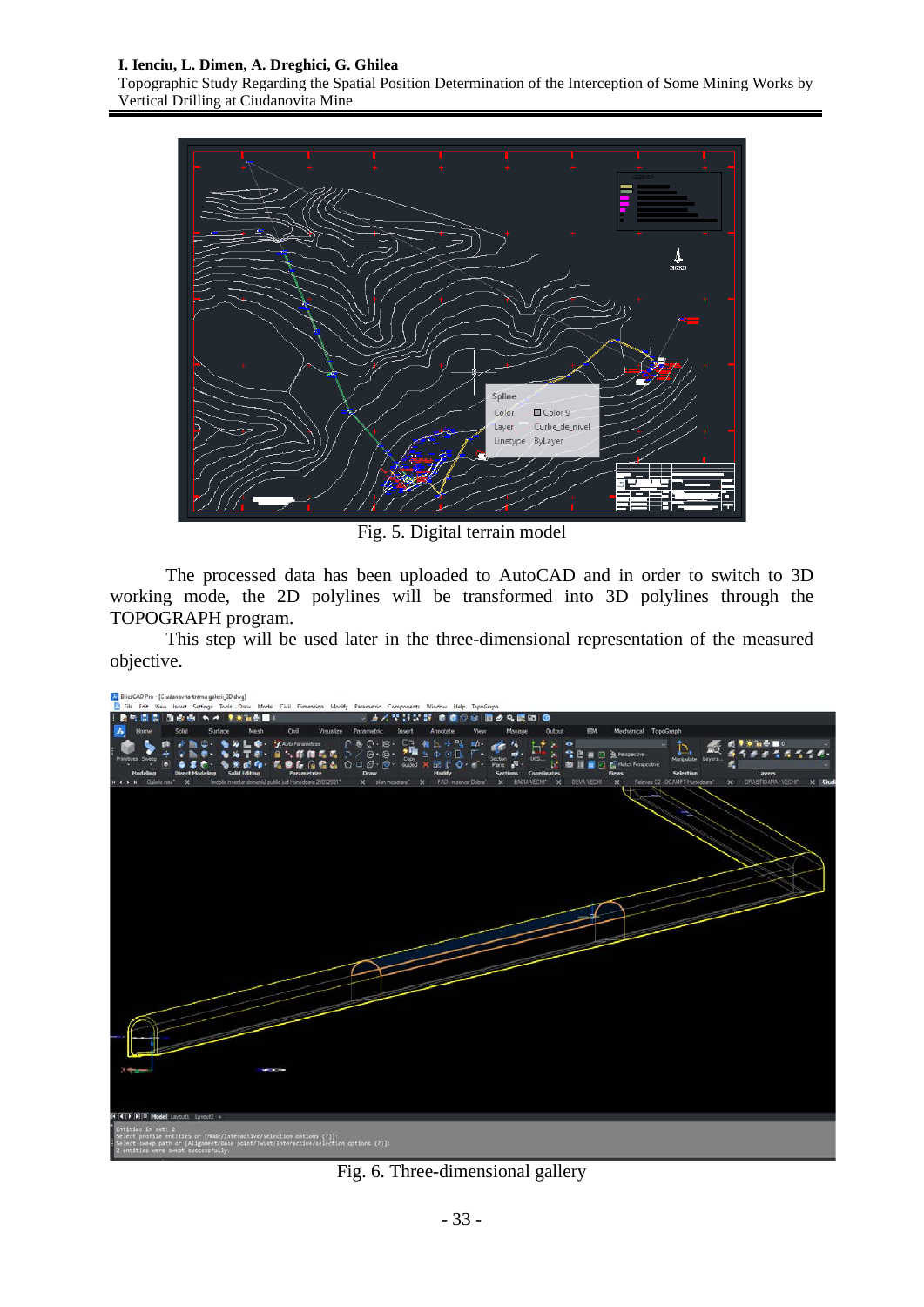To obtain the representation of the terrain in 3D mode, the TopoLT utility will be used, where the measured points and the lines of forced change of slopes will be used in order to result a representation as close as possible to reality.

After obtaining the digital terrain model (MDT), the level curves with an equidistance of 2m will be made.



Fig. 7. 3D representation of surface land by MDT and underground mining works (aeration shaft and horizon gallery + 155m)



Fig. 8. 3D representation of the coastal gallery portal - horizon + 355m

The topographic documentation that will be prepared is necessary to achieve the design theme regarding the construction of two pipe drillings, in length of 265 linear meters, for the evacuation of mine waters from the flood level of  $+ 151$ m.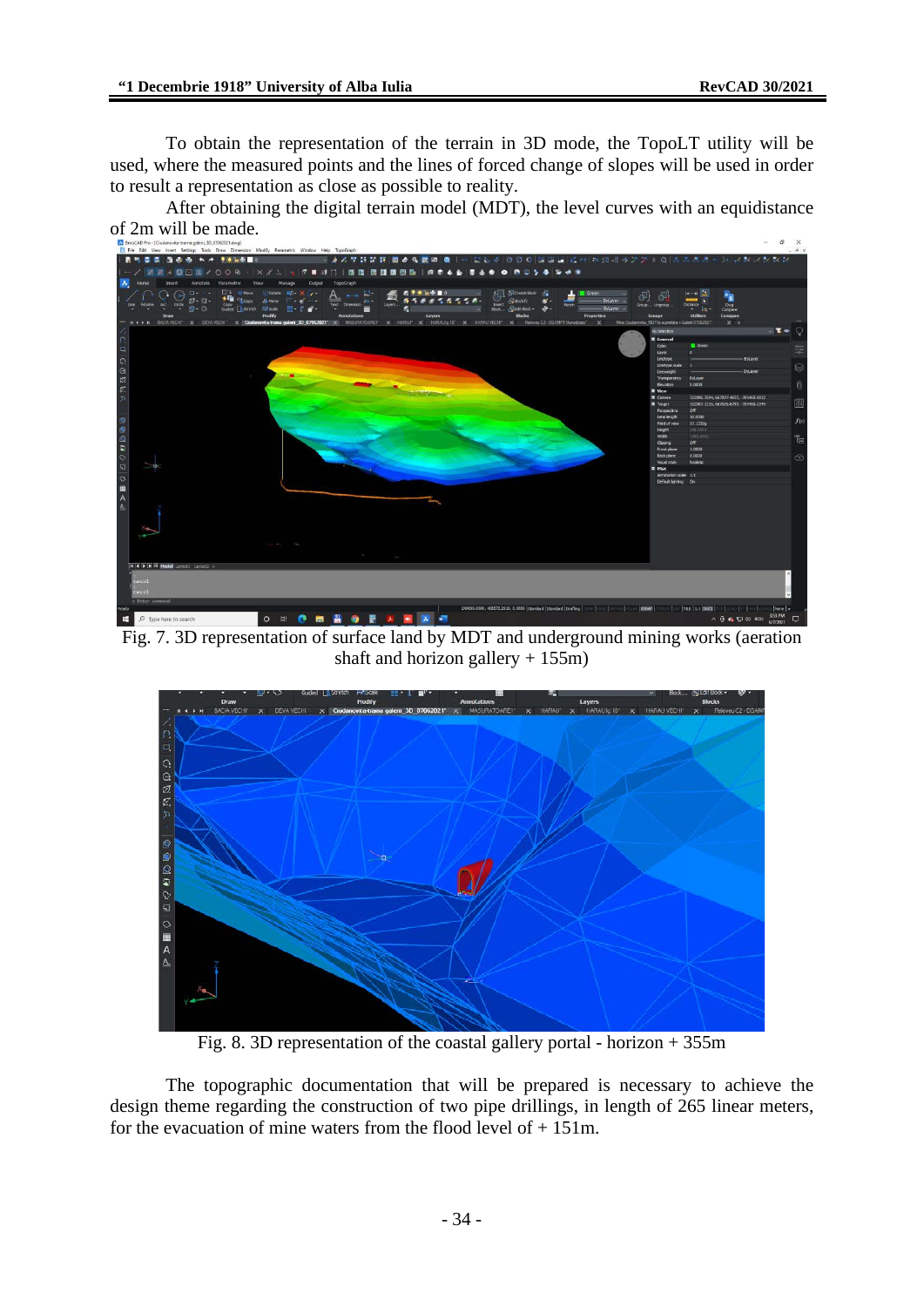#### **I. Ienciu, L. Dimen, A. Dreghici, G. Ghilea**

Topographic Study Regarding the Spatial Position Determination of the Interception of Some Mining Works by Vertical Drilling at Ciudanovita Mine



Fig. 9. 3D representation of surface land by MDT and underground mining works (aeration well, horizontal gallery  $+ 355m$  and horizontal gallery  $+ 155m$ )

The preparation of the technical documentation for obtaining the building permit will require technical reception from the Office of Cadastre and Real Estate Advertising Caras-Severin, this being prepared according to the Regulation of approval, reception and registration in cadastral records and land book (Order of the Director General of National Agency for Cadastre and Real Estate Advertising no. 700 of 2014) with subsequent amendments and completions.

#### **4. Conclusions**

The final product of the case study required the preparation of a technical documentation that is the subject of the technical reception of the Office of Cadastre and Real Estate Advertising Caraş-Severin and which has only the surface component. However, to be able to carry out the design part, the mining designer needs an in-depth view of all the works, both on the surface and underground, in order to be able to make a decision regarding the positioning and realization of the vertical pipe drilling required by to the beneficiary, in order to operate the mine drainage system.

Under these conditions, the topographic documentation submitted to the designer will be completed with digital data regarding the survey of the gallery and the plot of underground works, for this purpose, the mining designer can manipulate and process the measured data and plan with the plot of underground works in digital format CAD to form a clear picture of the placement in space of all underground mining works that will be encountered by drilling.

This topographic study will serve the design activity so that the geographical position on the surface of the designed boreholes can be identified and methods can be used to control the verticality during the drilling period until the goal is reached - pump room on the horizon + 151m, with an execution depth of 265 linear meters.